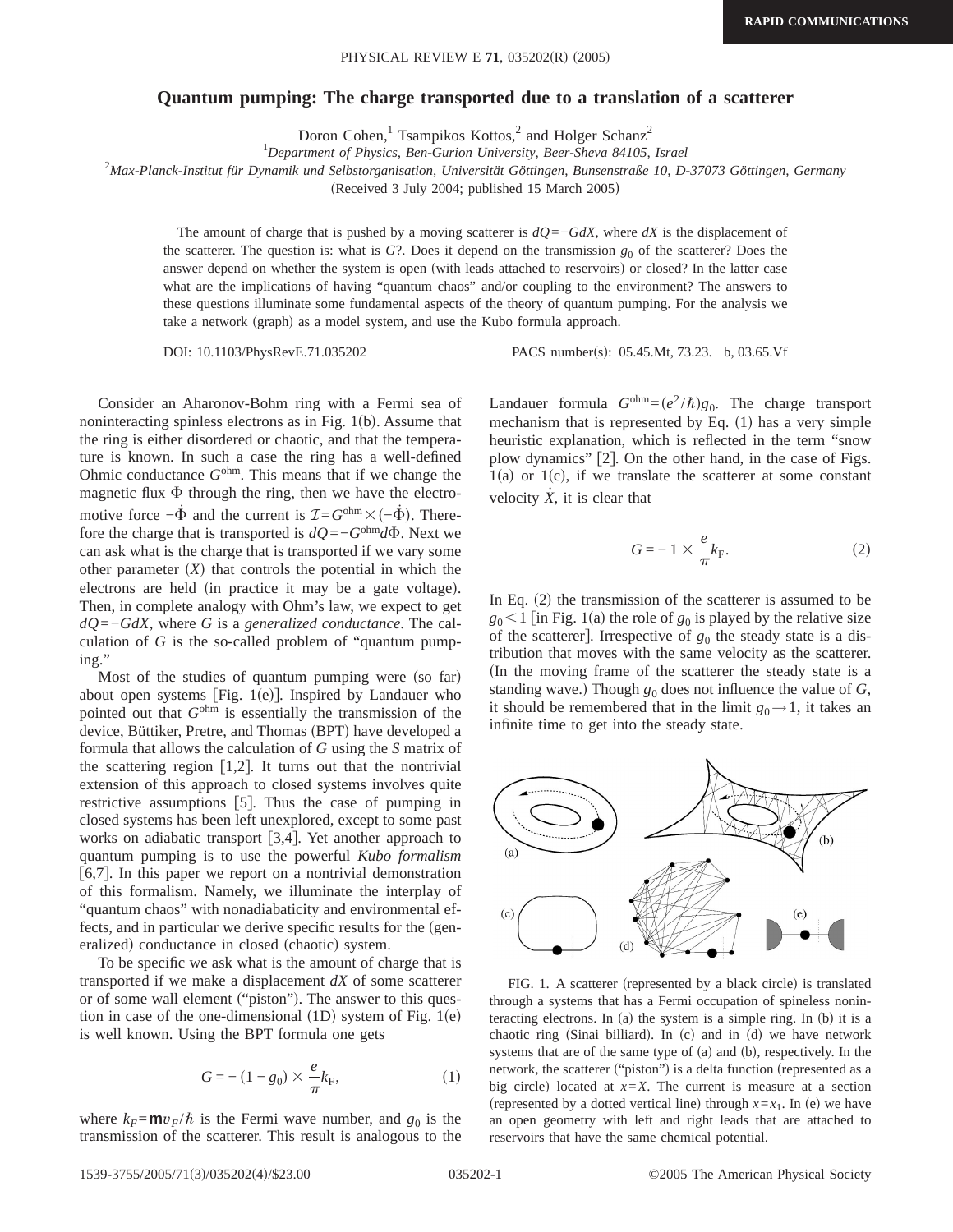What about Fig.  $1(b)$ ? Here the system has an inherent time scale  $\tau_{cl}$  that governs the relaxation to an ergodic distribution in the laboratory frame irrespective of the driving. The scatterer should push its way through the ergodizing distribution, and therefore its relative size (or its transmission) matters. Thus we expect to find  $G \propto (1-g_0)$  in the analogous network model of Fig.  $1(d)$ . Moreover, we expect to have a dependence of *G* on the overall transmission  $g<sub>T</sub>$  of the ring. Using the Kubo formalism we are going to derive

$$
G = -\frac{e}{\pi} k_{\rm F} \left[ \frac{1 - g_0}{g_0} \right] \left[ \frac{g_T}{1 - g_T} \right]
$$
 (3)

and discuss the conditions for its validity. In particular we are going to discuss whether the effect of nonadiabaticity is to induce a crossover from Eq.  $(3)$  to Eq.  $(1)$ . We are going to present both semiclassical and quantum mechanical derivations, and to consider the generalization of "universal conductance fluctuations."

Our model system  $[8]$  is the network of Fig. 1(d). It is composed of one-dimensional  $(1D)$  wires ("bonds"). The scatterer is represented by a delta function that is located on some selected bond. Thus the Hamiltonian  $H$  incorporates a potential  $U(x) = \lambda (h^2 / 2m) \delta(x - X)$ , where *X* is the location of the scatterer along the bond. The parameter  $\lambda$  determines the transmission of the scatterer  $g_0 = [1 + (\lambda/2k_F)^2]^{-1}$ .

The generalized conductance *G* is, in fact, an element of the generalized conductance matrix, that gives the response of the current  $I$  to the driving via  $X$ . With  $X$  we associate the operator  $\mathcal{F} = -\left(\frac{\partial \mathcal{H}}{\partial X}\right) = \lambda(\hbar^2/2\mathbf{m})\delta'(x-X)$ . Since *dX* is a displacement, it follows that  $\mathcal F$  is a Newtonian force. We measure the current through another section  $x=x_1$  along the same bond [see the dotted line in Fig.  $1(d)$ ]

$$
\mathcal{I} = \frac{e}{2m} [\delta(x - x_1)p + p\,\delta(x - x_1)].\tag{4}
$$

The Kubo expression for *G* can be expressed using a generalized fluctuation-dissipation  $(FD)$  relation  $[7]$ 

$$
G = g(E_F) \int_0^\infty C_{E_F}(\tau) d\tau,
$$
\n(5)

where  $C_F(\tau)$  is the cross-correlation function of  $\mathcal{I}(\tau)$  and  $\mathcal{F}(0)$ , and  $g(E)$  is the one-particle density of states at the Fermi energy. Equation  $(5)$  is the Kubo analog of the BPT formula. In fact, the latter can be obtained as a special limit of the former  $[7]$ . Equation  $(5)$  would become the standard FD relation if we were looking for *G*ohm. In such a case the symmetric current-current correlation function would be involved, and consequently one would obtain *G*ohm  $=\frac{1}{2}g(E_F)\widetilde{C}_{E_F}(\omega \sim 0)$ . But in the case of our pumping calculation  $C_E(\tau)$  is antisymmetric, and therefore such simplification is not possible.

Disregarding the assumption of having Fermi occupation, Eq. (5) has a classical derivation. In such a case,  $C_F(\tau)$  is the classical cross-correlation function, and there is an implicit thermal averaging over  $E_F$ . The analogous quantum mechanical (QM) derivation is based on perturbation theory. Later we are going to discuss its limitations. In the QM context,  $C_F(\tau)$  is the *symmetrized* correlation function. Furthermore, considerations that are based on a Markovian treatment of perturbation theory to infinite order, suggest the replacement

$$
C_E(\tau) \mapsto C_E(\tau) e^{-(\Gamma/2\hbar)\tau},\tag{6}
$$

where  $\Gamma \propto |\dot{X}|^{2/3}$  is related to the nonadiabaticity of the driving [6], or, more generally, it may incorporate also the influence of an external bath. Thus we get

$$
G = \hbar g(E) \int_{-\infty}^{\infty} \frac{-i\tilde{C}_{E_F}(\omega)}{\hbar \omega - i(\Gamma/2)} \frac{d\omega}{2\pi},
$$
 (7)

where

$$
\widetilde{C}_E(\omega) = \frac{\hbar}{2g(E)} [C(E + \hbar \omega, E) + C(E - \hbar \omega, E)] \tag{8}
$$

and

$$
C(E', E) = 2\pi \sum_{nm} \mathcal{I}_{nm} \delta(E' - E_m) \mathcal{F}_{mn} \delta(E - E_n)
$$

$$
= \frac{2}{\pi} \operatorname{trace}[\mathcal{I} \operatorname{Im}[\mathbf{G}(E')] \mathcal{F} \operatorname{Im}[\mathbf{G}(E)]]. \tag{9}
$$

In the first equality  $C(E', E)$  is expressed using the eigenenergies  $E_n$  and the matrix elements of  $\mathcal I$  and  $\mathcal F$ . In the second equality it is expressed using Im[ $G$ ]=− $i\frac{1}{2}(G^+ - G^-)$ , where  $\mathbf{G}^{\pm} = 1/(E - \mathcal{H} \pm i0)$  are the Green functions of the system.

Thus we have three options for calculation. In the classical treatment it is simplest to calculate directly the correlation function in the time domain. In the QM case we can use expressions for the Green function in order to make the calculation. Optionally we can express the conductance using the eigenenergies and the matrix elements of the associated operators

$$
G = 2\hbar \sum_{n} f(E_n) \sum_{m(\neq n)} \frac{\text{Im}[\mathcal{I}_{nm} \mathcal{F}_{mn}]}{(E_m - E_n)^2 + (\Gamma/2)^2},
$$
(10)

where  $f(E)$  is the Fermi occupation function. The latter expression is valid also in the strict adiabatic limit  $\Gamma \rightarrow 0$ , where it can be regarded as geometric magnetism  $[3]$ .

We can get a semiclassical estimate for *G* by studying the classical correlation function  $C(\tau)$ . But first we should define what classical calculation means in the context of this network model. Recall that  $dX$  is displacement, so  $\mathcal F$  has the meaning of Newtonian force. Therefore in the classical calculation  $\mathcal{F}(t)$  consists of spikes whose *area* has the meaning of impact  $(=2m v_F)$ . Possibly it is more intuitive to think of the scatterer as a rectangular barrier with two vertical walls. The vertical walls of the scatterer are regularized by giving them finite slops. In such case the spikes of  $\mathcal{F}(t)$  become short rectangular pulses of some duration  $\tau_0$  and height  $(2m v_F)/\tau_0$ . Obviously this regularization drops out from the final result, because the product  $\mathcal{I}(t)\mathcal{F}(0)$  is weighted by the probability of having nonzero  $\mathcal{F}(0)$ , which is  $(v_F \tau_0)/(2L)$ . The possibility to tunnel through the scatterer is taken into account by adopting a stochastic point of view. Namely,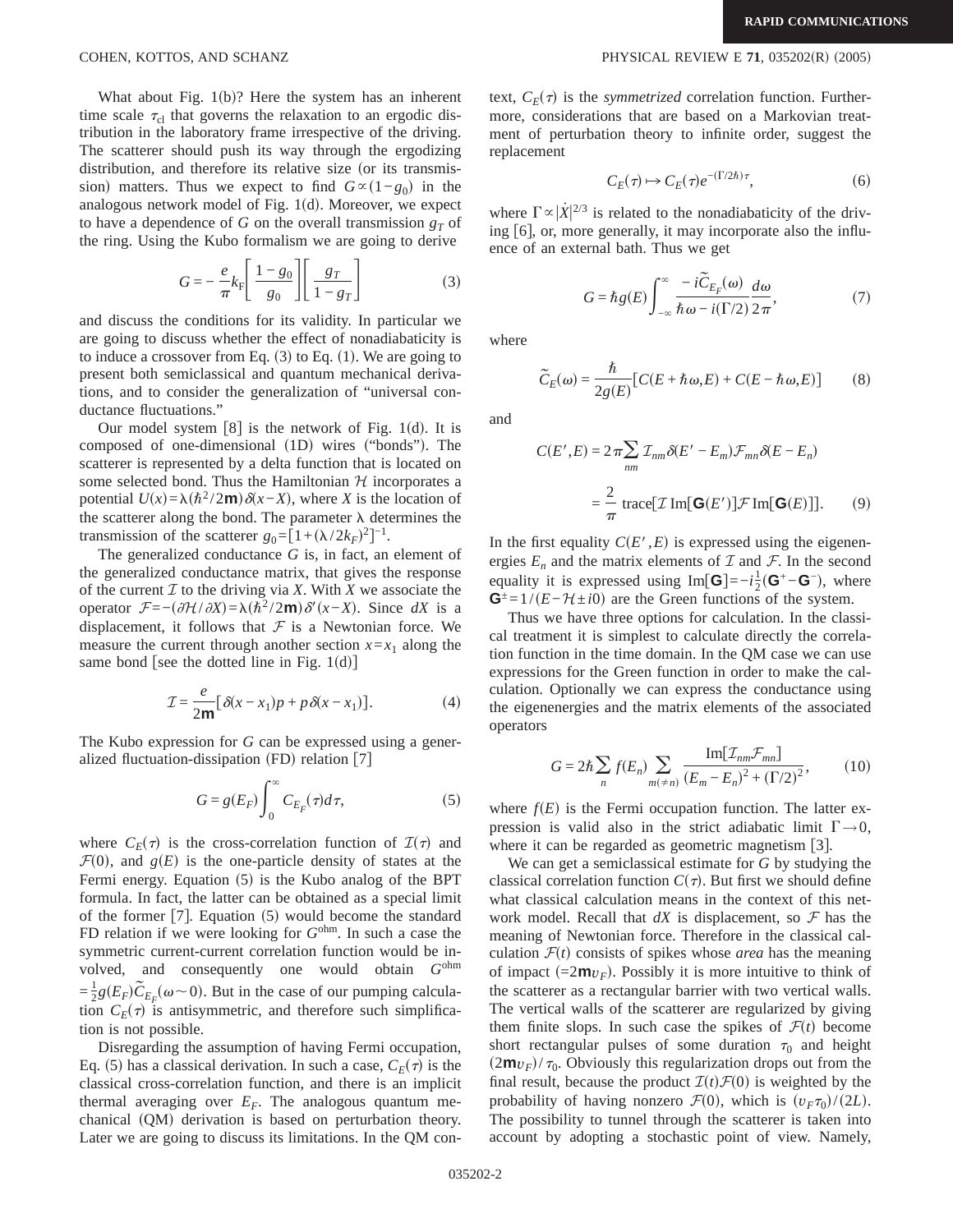upon collision there is a probability  $g_0$  to go through the scatterer (in such case there is no impact). Using the above stochastic picture one deduces that the short-time correlations are

$$
C(\tau) = \frac{v_F}{2L} e(2\mathbf{m}v_F) \left[ (1 - g_0) \sum_{\pm} \pm \delta(\tau \pm \tau_1) \right], \qquad (11)
$$

where  $\tau_1=(x_1-X)/v_F$ . However there are tails due to multiple reflections, leading (after geometric summation) to

$$
\int_0^\infty C(\tau)d\tau = -e^{\frac{\mathbf{m}v_F^2}{L}} \left[ \frac{1-g_0}{g_0} \right] \left[ \frac{g_T}{1-g_T} \right].
$$
 (12)

Substitution into Eq.  $(5)$  leads to Eq.  $(3)$ . The validity of the final result can be double checked by solving the classical Master equation to find the (quasi) steady-state solutions of the problem. The current in the steady state, to linear order in the rate of the driving, leads to the same result  $Eq. (3)$  for the conductance.

We turn now to the proper quantum mechanical calculation. The matrix elements between eigenstates of the network are

$$
\mathcal{I}_{nm} = -i\frac{e\hbar}{2m}(\psi^{\mu}\partial\psi^{\mu} - \partial\psi^{\mu}\psi^{\mu})_{x=x_1},\tag{13}
$$

$$
\mathcal{F}_{nm} = -\lambda \frac{\hbar^2}{2m} (\psi^n \partial \psi^m + \partial \psi^n \psi^m)_{x=X},\tag{14}
$$

where the gradient  $\partial \psi$  should be interpreted as the average value of the left and right slopes. (To derive this result it is convenient to regard the delta function as a narrow rectangular barrier.) Without loss of generality we set from now on *X*=0. It is convenient to express  $\mathcal{F}_{nm}$  using the wave function at  $x=+0$ . Thus we get

$$
\mathcal{F}_{nm} = -\lambda \frac{\hbar^2}{2m} (\psi^n \partial \psi^m + \partial \psi^n \psi^m - \lambda \psi^n \psi^m)_{x=+0}.
$$
 (15)

Substitution of  $(13)$  and  $(15)$  into  $(10)$  leads to an expression that can be written in terms of the Green function **G**. fAn alternate procedure is to substitute in Eq.  $(9)$  the implied differential representation of the operators.]

$$
G = -\frac{\lambda e}{\pi} \left( \frac{\hbar^2}{2m} \right)^2 \langle \mathbf{G}^R \mathbf{G}^I_{xx'} - \mathbf{G}^R_{xx'} \mathbf{G}^I + \mathbf{G}^R_x \mathbf{G}^I_{x'} - \mathbf{G}^R_{x'} \mathbf{G}^I_x
$$

$$
+ \lambda (\mathbf{G}^R_{x'} \mathbf{G}^I - \mathbf{G}^R \mathbf{G}^I_{x'}) \rangle_E, \tag{16}
$$

where  $\langle \cdot \rangle_E = -\int dE f'(E)$  implies thermal averaging and we have defined  $G^R = \text{Re } \mathbf{G}(x, x'; E + i\Gamma/2)$ , and  $G^I$ have defined  $G^R = \text{Re } \mathbf{G}(x, x'; E + i\Gamma/2),$  $=$ Im  $\mathbf{G}(x, x'; E + i0)$ . The subscripts indicate derivatives with respect to *x* and *x'*. The expression is evaluated for  $x = +0$ and  $x' = x_1$ .

In case of a network the Green function is given by  $[9]$ 

$$
\mathbf{G}(x, x'; E) = -\frac{i}{\hbar v_F} \sum_p A_p e^{ik_E L_p},\tag{17}
$$

where the sum extends over all the paths that start at *x* and end at  $x'$ . The  $A_p$  are the product of the associated transmission and reflection amplitudes  $(T_i$  or  $R_i$  for each encountered vertex  $(i)$ , while  $L_p$  is the total length of the path. Upon substitution in (16) we get a double sum  $\Sigma_{pq}$  over paths with endpoints  $x = +0$  and  $x' = x_1$ . In a term that involves derivatives the amplitude  $A_p$  ( $A_q$ ) is multiplied by a sign factor *s* and/or s', which indicates, respectively, the initial and final sign of the velocity. Gathering all the contributions, one ends up with

$$
G=-\,\frac{e}{\pi}k_F\sqrt{\frac{1-g_0}{g_0}}\sum_L\sum_{p,q\,\in\,L}s_p's_q\;{\rm Im}\Bigg[\,\frac{1}{\mathsf{T}_0}{\cal A}_p{\cal A}_q^*\Bigg]e^{-L/L_\Gamma},
$$

where  $L_{\Gamma} = 2\hbar v_F/\Gamma$ . Above we neglected off-diagonal terms that involve pairs of trajectories with different lengths *L*. This is justified if the energy averaging is over a sufficiently large range. It is also important to realize that any trajectory that starts at  $x = +0$  and departs in the positive direction represents, in fact, the contribution of two degenerate *paths*: one starts with a positive velocity, while the other starts with a negative velocity but is immediately reflected. Assuming that this is the only significant length degeneracy we get

$$
G = -\frac{e}{\pi} k_F \frac{1 - g_0}{g_0} \sum_p s_p s_p' |A_p|^2 e^{-L_p/L_\Gamma}.
$$
 (18)

The sum is over the same paths as in Eq.  $(17)$ , and it can be verified that the above-mentioned degenerate paths adds correctly. The summation over *p* involves a geometric sum in  $[g_T-(1-g_T)]$  and gives the factor  $g_T/(1-g_T)$ . Thus we see that a careful treatment within the framework of the diagonal approximation recovers the classical result.

We turn to discuss the validity of our result. The derivation of the Kubo formula Eq. (10) assumes  $\Gamma \ll \Delta_b$ . By definition the bandwidth  $\Delta_b \approx \hbar / \tau_{cl}$  is the energy range  $|E_n|$  $-E_m$ |  $\lt \Delta_b$  for which  $\mathcal{I}_{nm}$ *F*<sub>mn</sub> are non-negligible. It is determined by the classical correlation time  $\tau_{cl}$  that characterizes  $C(\tau)$ . For a generic chaotic system the mean level spacing is  $\Delta \propto \hbar^d$ , where *d* is the dimensionality of the system. Hence the bandwidth in dimensionless units is  $b = \Delta_b / \Delta \propto \hbar^{1-d}$ . It follows that  $b \ge 1$  is the generic case for any quantized chaotic system. For a chaotic network  $d=1$ , and *b* is roughly equal to the number of bonds.

There is a practical implication of the above discussion to pumping in general. For some geometries we have  $\tau_{cl} \ll \tau_1$ . The notable example is the dot-wire geometry of Ref.  $[7]$ where  $\tau_{cl}$  is related to the motion inside the dot, while the current is measured outside at a section on the (very long) wire. Thus we may have  $\Gamma > \hbar / \tau_1$  in Eq. (6) without breaking the validity condition  $\Gamma < \hbar / \tau_{cl}$ . Consequently we stay only with the short-time correlations in Eq.  $(11)$ , and we get Eq.  $(1)$  rather that Eq.  $(3)$ .

An additional assumption enters into the derivation of the generalized FD relation and the associated Green function expression. Namely, it is assumed that  $\Gamma \geq \Delta$ . In order to test the significance of this assumption, we consider a generic network with *b*=35. In Fig. 2 we plot the exact result for *G* as a function of  $\Gamma$ . We also plot the dispersion of *G*. One may regard this dispersion as the analog of *universal conductance fluctuations*. As  $\Gamma$  becomes larger than  $\Delta$  these fluctuations are smoothed away. We also see that the result is quite in-